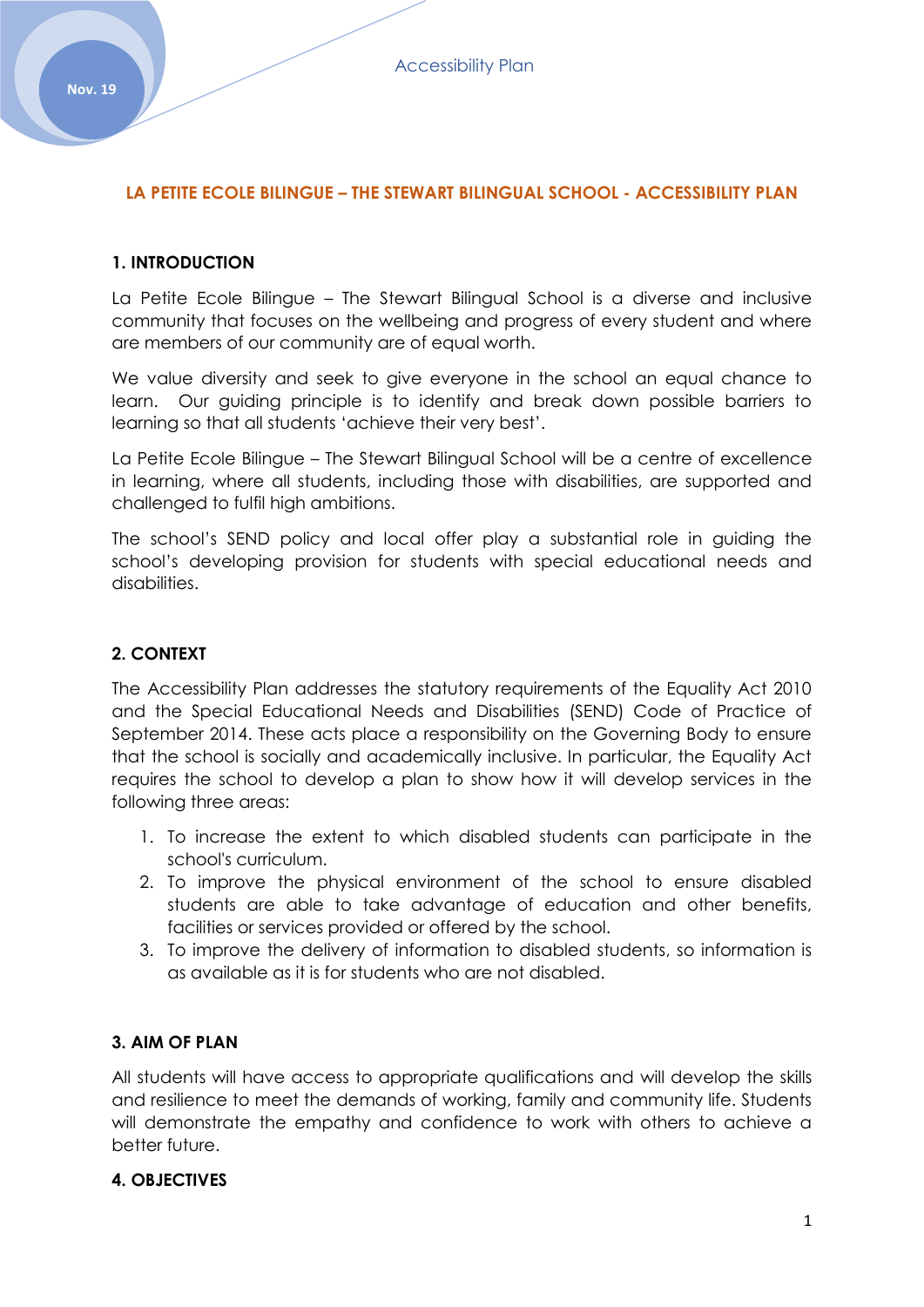- The objectives of this plan are:
- To ensure all disabled students are fully involved in school life and are making good progress.
- To identifying barriers to participation and find practical solutions to overcoming these.
- To work collaboratively with disabled students and their parents/carers to create appropriate provision, including robust EHCPs where appropriate.
- To increase the confidence, sensitivity and expertise of teachers and support staff when teaching or supporting a wide range of disabled students.
- To meet the requirements of the Equalities Act and the SEND Code of Practice in respect of disabled students.

# **5. DEFINITIONS**

Definition of Disability (Equality Act 2010): "A person has a disability if she or he has a physical or mental impairment that has a substantial and long-term adverse effect on his or her ability to perform normal day- to-day activities."

Definition of Special Educational Needs (SEND Code of Practice September 2014) - A child or young person has special educational needs if he or she has a learning difficulty or disability which calls for special educational provision to be made for him or her. A child or young person has a learning difficulty or disability if he or she: a) has a significantly greater difficulty in learning than the majority of others of the same age, or b) has a disability which prevents or hinders him or her from making use of facilities of the kind generally provided for others of the same age in mainstream schools. This will include students with medical needs.

# **6. THE ACCESSIBILITY PLAN**

This plan summarises our development priorities in the three areas specified by the Disability Act (see introduction above). The school is also committed to making reasonable adjustments for individual students to ensure all students can be involved in every aspect of school life, in partnership with their families, and that barriers to learning are removed.

However, the school recognise that the building is not suitable for wheelchairs at this moment and will look into solutions in the near future.

TO INCREASE THE EXTENT TO WHICH DISABLED STUDENTS CAN PARTICIPATE IN THE SCHOOL'S CURRICULUM.

Students with SEND (special educational needs or disability) are given access to the curriculum supported by the school's specialist SEND provision and in line with the needs of the individual and the wishes of their parents/carers. Every effort is made to educate students with SEND alongside their peers in a mainstream classroom setting. Where this is not possible, the SENDCO consults the student and parents about proposed flexible arrangements.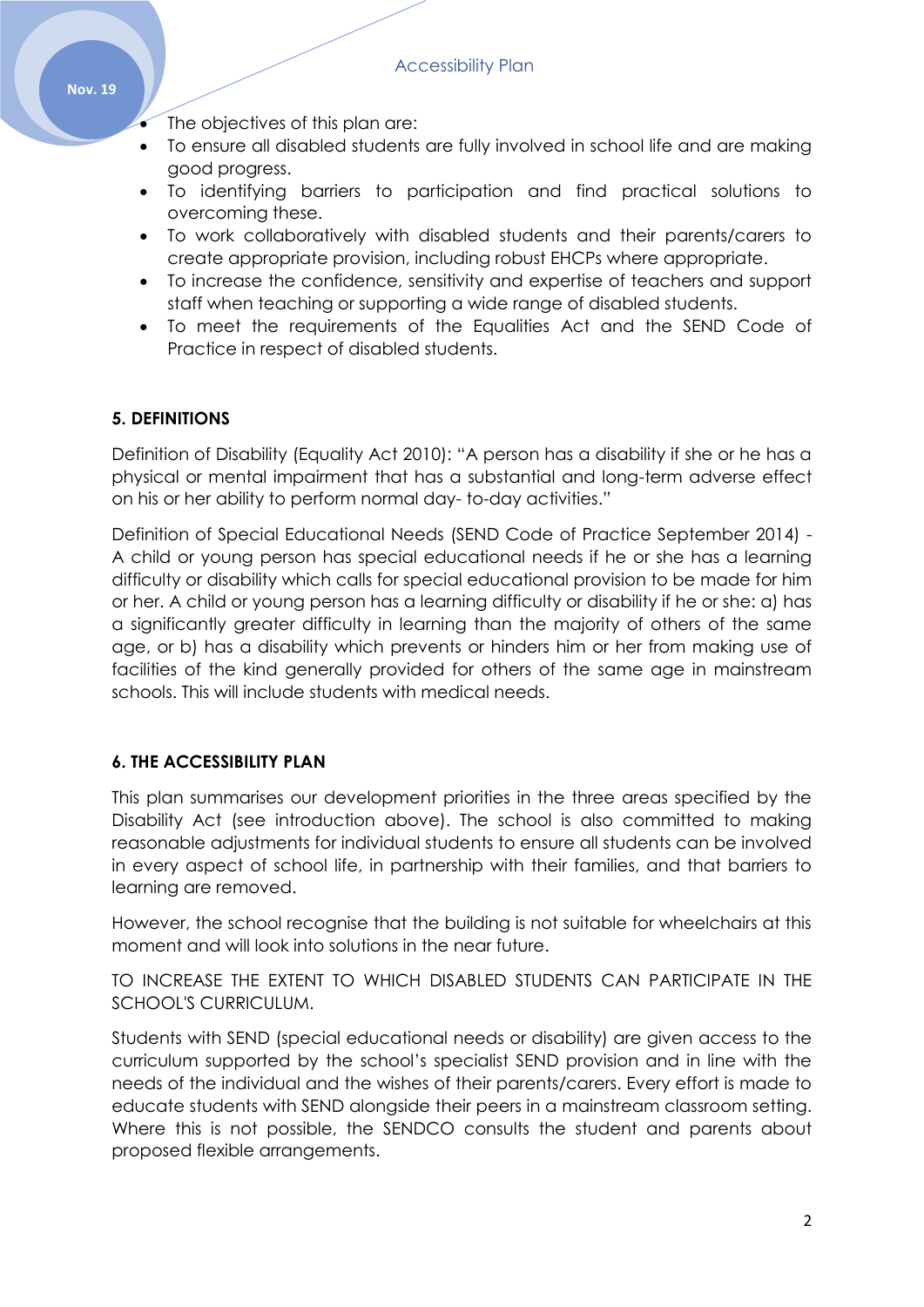The school curriculum is regularly reviewed to ensure that it is accessible to students of all levels and abilities and supports the learning and progress of all students as individuals. This includes learning outside the classroom.

Our Special Educational Needs and Disability Policy, Local Offer and SEND Report outline the provision the school already has in place to support students with special educational needs and disabilities (SEND). This includes: a) Identification of SEND at a very early stage through close liaison with Primary Schools, supported by individual provision maps, strategy sheets and the SEND register. b) Keeping staff fully informed of the special educational needs/disability of any student in their charge, including sharing progress reports, medical reports and student/parent feedback. c) Listening to student and parent/carer views and considering them in all aspects of school life. d) Awareness raising programmes for all students about the range of disabilities in the school, in particular creating a very supportive base for each disabled student within their tutor group. e) Regular training opportunities for staff on of SEND and appropriate teaching and learning strategies. f) Increasingly specialised in-class support or guidance from trained TLAs (Teaching and Learning Assistants). g) Specific specialist intervention to build skills (particularly for literacy and numeracy) in small groups and/or adapted timetables. h) Specialist advice from other professionals (e.g. speech and language therapist, school nurse, occupational therapist, hearing impaired service, physiotherapist) on how to adapt the curriculum and teaching strategies for individuals. i) Special access arrangements for internal and external exams. j) Specific target setting and monitoring to ensure all students with SEND make at least sufficient progress and accelerated progress in intervention groups. k) Ready access for parents to staff, with partnerships supported by planned structured conversations and ongoing home-school liaison. l) A structured and dedicated Y6/7 transition programme for vulnerable students m) Specialist advice and guidance to support Y6 transition) Multi-agency support coordinated by the school's Student Support team

# **Further developments**

The School Development Plan 2019-2020 sets out some additional plans to potentially move to new premises that would be more suitable for accessibility needs.

TO IMPROVE THE PHYSICAL ENVIRONMENT OF THE SCHOOL TO ENSURE DISABLED STUDENTS ARE ABLE TO TAKE ADVANTAGE OF EDUCATION AND OTHER BENEFITS, FACILITIES OR SERVICES PROVIDED OR OFFERED BY THE SCHOOL.

The school environment tries to incorporates many features to ensure accessibility to students with certain disabilities. Small classes helping visually impaired pupils to fully participate in the front rows of the class. In addition, teachers are given advice on how to move and arrange furniture, how to manage lighting, noise and visual stimulus, how to create visual timetables etc., so that individual students' needs are met. Similar attention is given to how students' needs can be met on school journeys and visits.